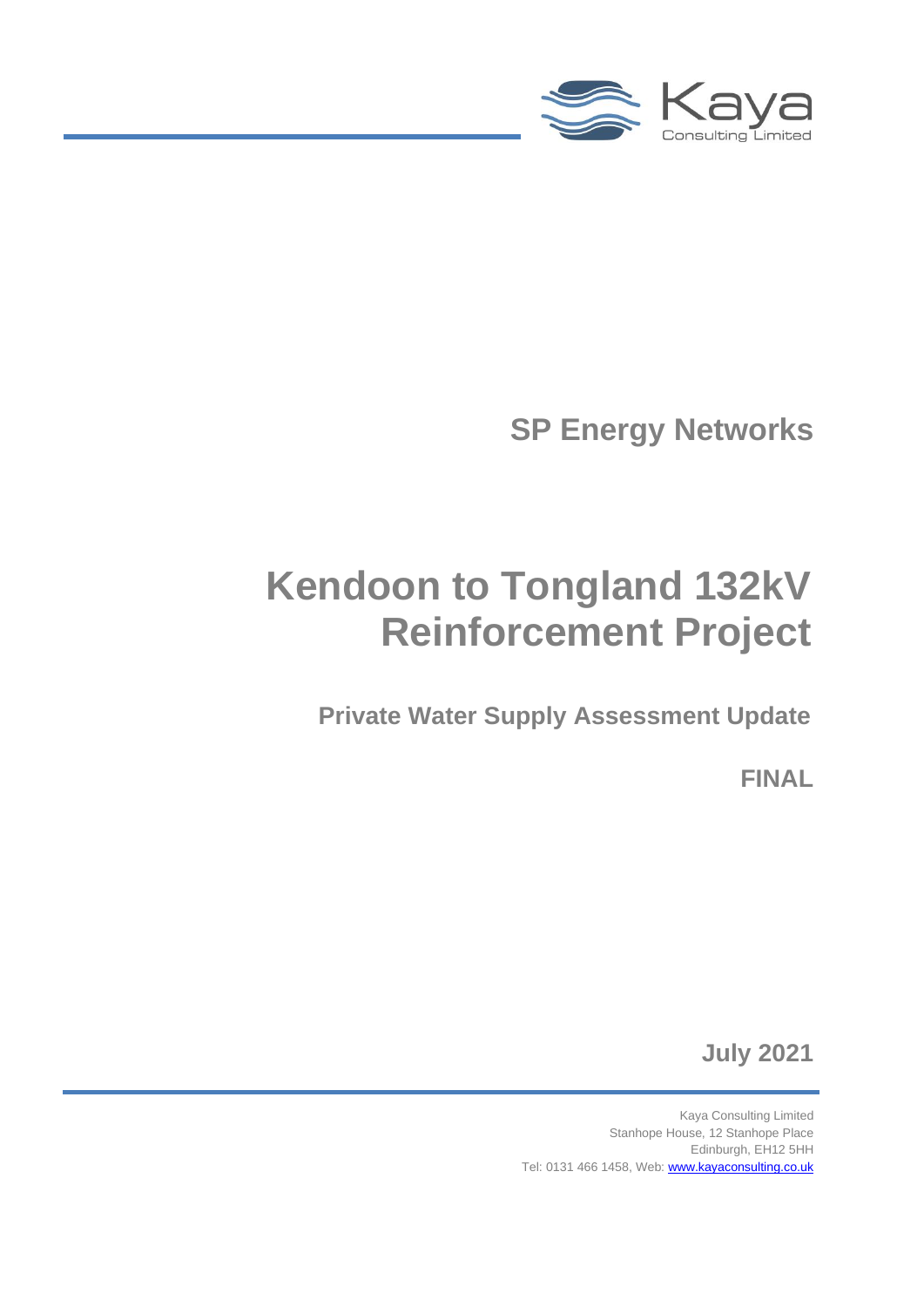

Copyright of this Report is vested in Kaya Consulting Limited and no part of it may be copied or reproduced by any means without prior written permission from Kaya Consulting Limited. If you have received this Report in error, please destroy all copies in your possession and control and notify Kaya Consulting Limited.

The findings and recommendations of this Report are for the use of the Client named on the cover and relate to the project described in the Report. Unless otherwise agreed in writing by Kaya Consulting Limited, no other party may use, make use of or rely on the contents of the report. No liability is accepted by Kaya Consulting Limited for any use of this report, other than for the purposes for which it was originally prepared and provided.

Opinions and information provided in the report are on the basis of Kaya Consulting Limited using due skill, care and diligence in the preparation of the same. No independent verification of any of the documents or information supplied to Kaya Consulting Limited has been made.

> Kaya Consulting Limited Stanhope House, 12 Stanhope Place Edinburgh, EH12 5HH Tel: 0131 466 1458, Web[: www.kayaconsulting.co.uk](http://www.kayaconsulting.co.uk/)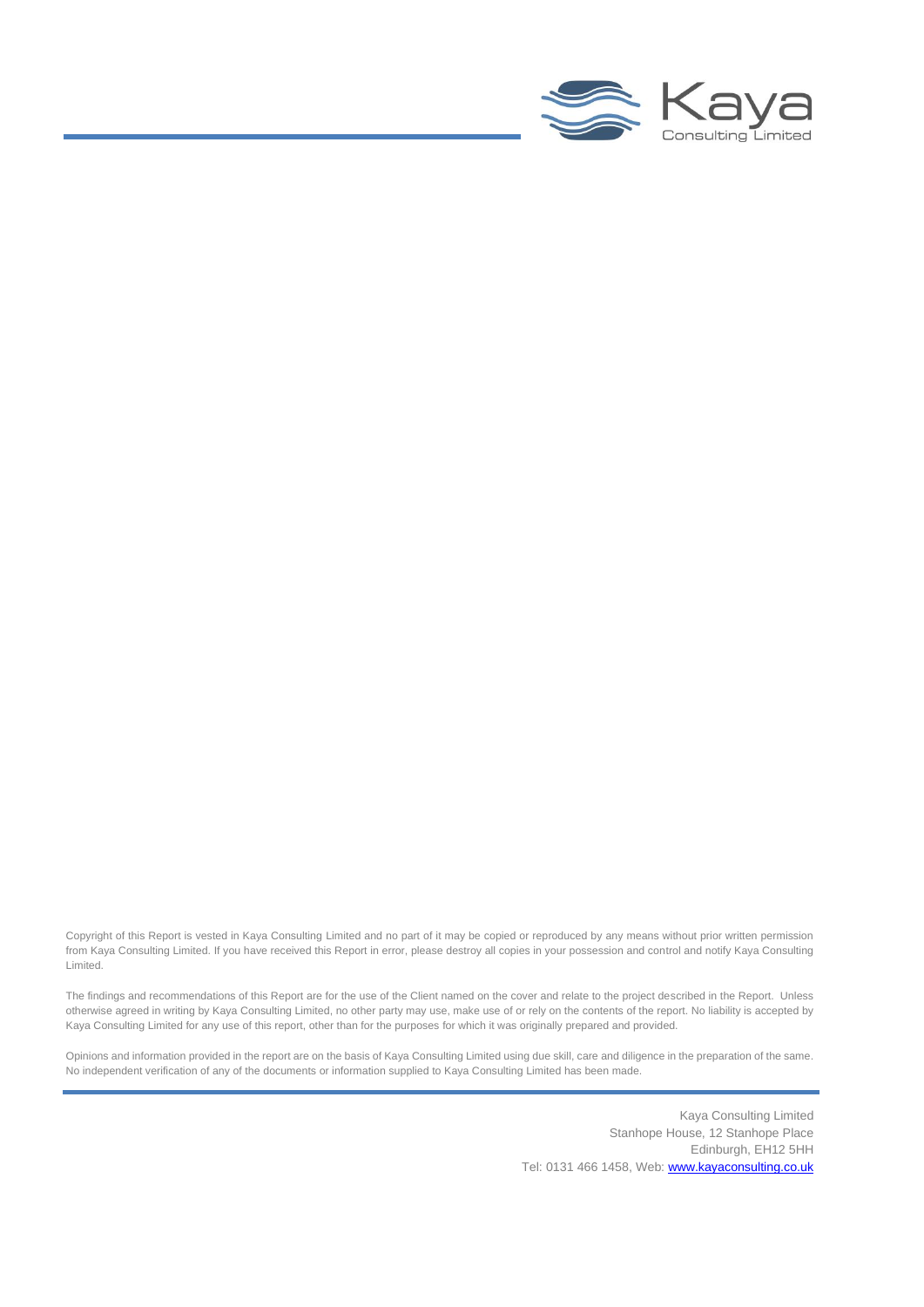

### **Document Information and History**

Project: Project - Private Water Supply Assessment Update **Client:** SP Energy Networks **Client Representative:** Stephen Jack (SPEN) and Jo Cottin (LUC) Kaya Consulting Job Number: **KC1993** *Filename:* 1993 KTR Project - Private Water Supply Assessment Update July 2021 **Project Director:** Michael Stewart **Michael Stewart** *Author* Sally Stewart

### **This document has been issued and amended as follows:**

| <b>Version</b> | Date '     | <b>Description</b> | Created by: | <b>Verified by:</b> | <b>Approved by:</b> |  |
|----------------|------------|--------------------|-------------|---------------------|---------------------|--|
|                | 22.07.2021 | Draft              | S Stewart   | <b>M</b> Stewart    | <b>M</b> Stewart    |  |
|                | 23.07.2021 | Final              | S Stewart   |                     |                     |  |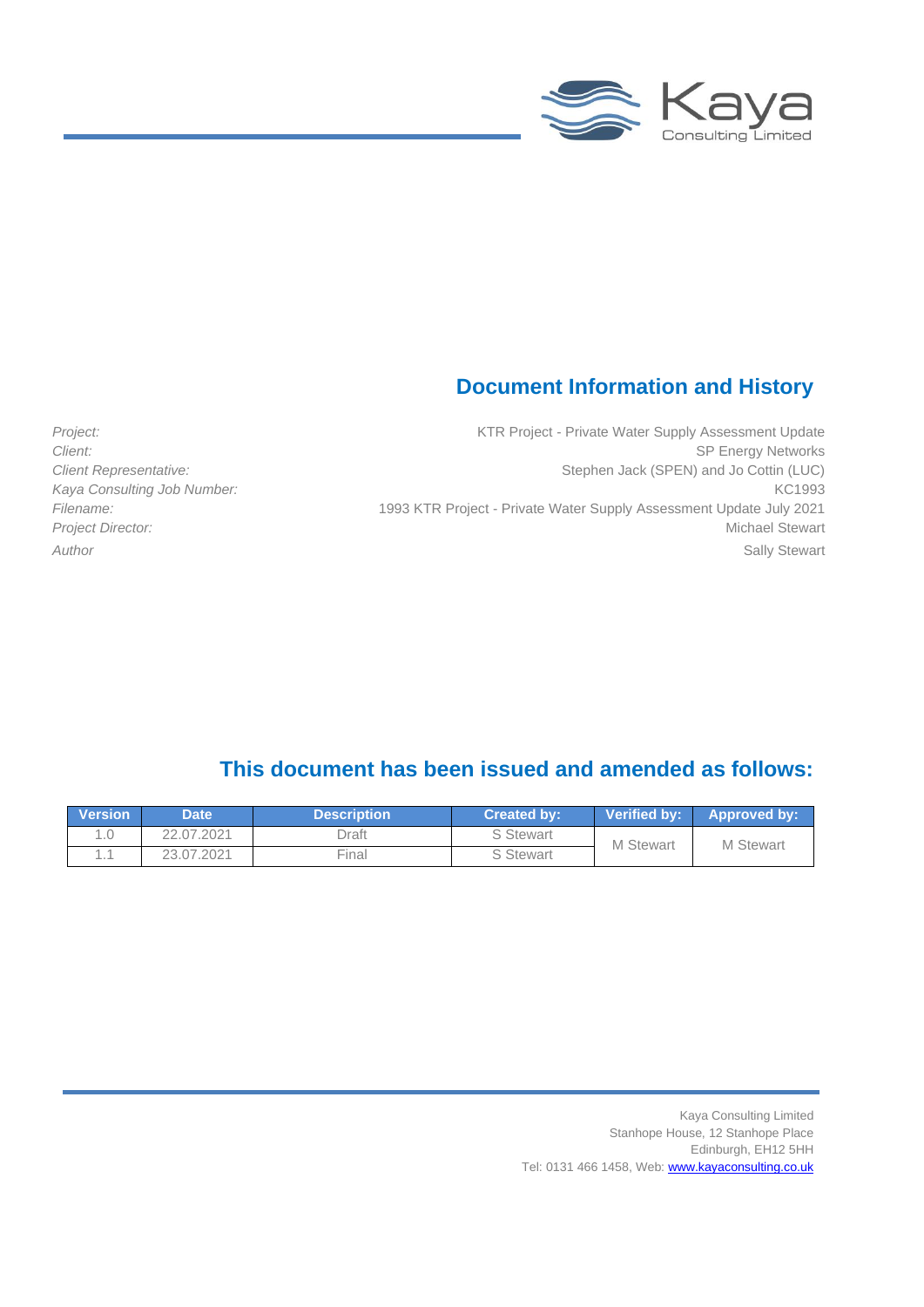### **Table of Contents**

| $5 -$ |  |
|-------|--|

### **List of Figures**

| Figure 1: Indicative surface flow paths and nearby infrastructure for High Carminnows PWS  7             |  |
|----------------------------------------------------------------------------------------------------------|--|
| Figure 2: Topography section, showing elevation difference between proposed OHL tower 9 and the          |  |
|                                                                                                          |  |
| Figure 3: Indicative surface flow paths and nearby infrastructure for Phail Barcris PWS. The location of |  |
|                                                                                                          |  |
| Figure 4: Indicative surface flow paths, topography (5m contours) and nearby infrastructure for          |  |
|                                                                                                          |  |
| Figure 5: Indicative surface flow paths, topography (5m contours) and nearby infrastructure for          |  |
|                                                                                                          |  |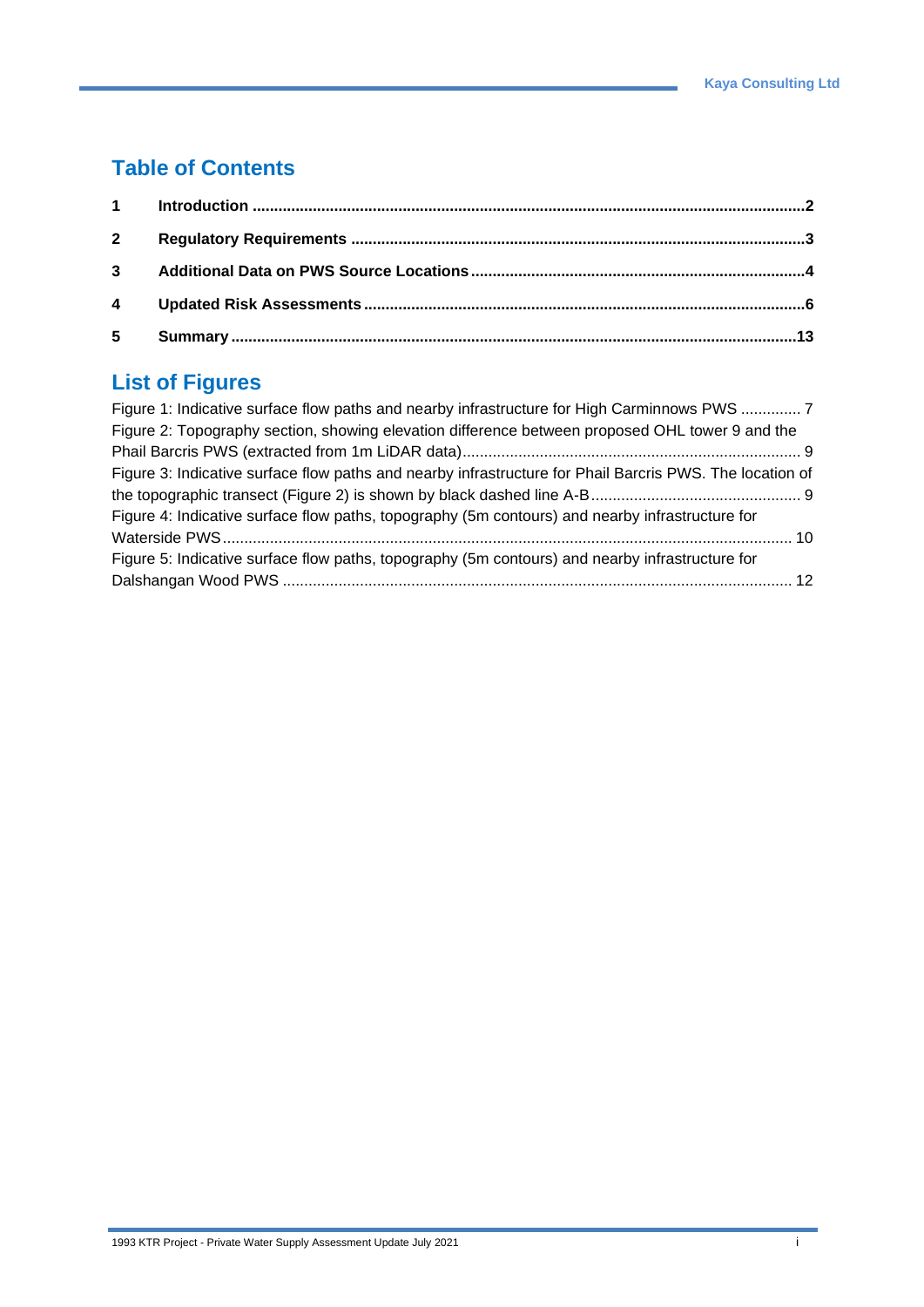# **1 Introduction**

Following submission of the Environmental Impact Assessment (EIA) Report in support of the five applications for the development of a series of overhead line (OHL) connections and associated developments which form the Kendoon to Tongland 132 kilovolt (kV) Reinforcement Project (KTR Project) in September 2020 (ECU00002124, ECU00002125, ECU00002126, ECU00002127, and ECU00002128), the Scottish Environment Protection Agency (SEPA) requested additional information on several private water supplies (PWS).

Kaya Consulting Limited was commissioned by SP Energy Networks (SPEN) to provide this information to SEPA, and this report provides a summary of the SEPA comments, requested information and subsequent updated risk assessments for several PWS.

In an email from SEPA, dated 20 November 2020, SEPA noted the following information is needed prior to determination:

- The source locations for High Carminnows, Phail Barcris and Waterside PWS should be identified as per SEPA Guidance. Supplied properties should be consulted where necessary to determine source locations. This includes construction details and borehole depth where applicable; and
- The source of the Dalshangan PWS should be identified and Risk Assessed. The details should be provided to SEPA for review.

A letter report was prepared by Kaya Consulting (dated 19 January 2021) and submitted to SEPA providing the updated information and updated risk assessments.

A further email from SEPA on 5 July 2021 noted that no further information was required for the High Carminnows PWS and Dalshangan PWS risk assessments. However, SEPA requested that risk assessments for Phail Barcris and Waterside PWS should also incorporate available data on the superficial/bedrock geology and aquifer type and the zone of contribution. The geology and aquifer data was previously described in the EIA Report and was incorporated into updated risk assessments and provided in a second letter to SEPA from Kaya Consulting (dated 7 July 2021).

This report presents the additional data and updated risk assesments that were provided to SEPA in support of the application.

This report has been prepared by Dr Sally Stewart BSc (Hons) MSc PhD MCIWEM CWEM. Sally is a Principal Environmental Scientist and Geomorphologist, with over 19 years of consulting and research experience in the UK, Canada and India. Sally has experience of EIA, water resource management, and flood risk assessments. She is also an experienced river and coastal geomorphologist who has advised on numerous riverine and coastal development projects. Sally has been responsible for carrying out the assessment and writing of hydrology chapters for many wind farm and linear project EIAs in the UK. She has also undertaken numerous flood assessments and geomorphology studies.<sup>1</sup>

1993 KTR Project - Private Water Supply Assessment Update July 2021 2

<sup>&</sup>lt;sup>1</sup> Information on expertise provided in line with Regulation 5 of the EIA Regulations.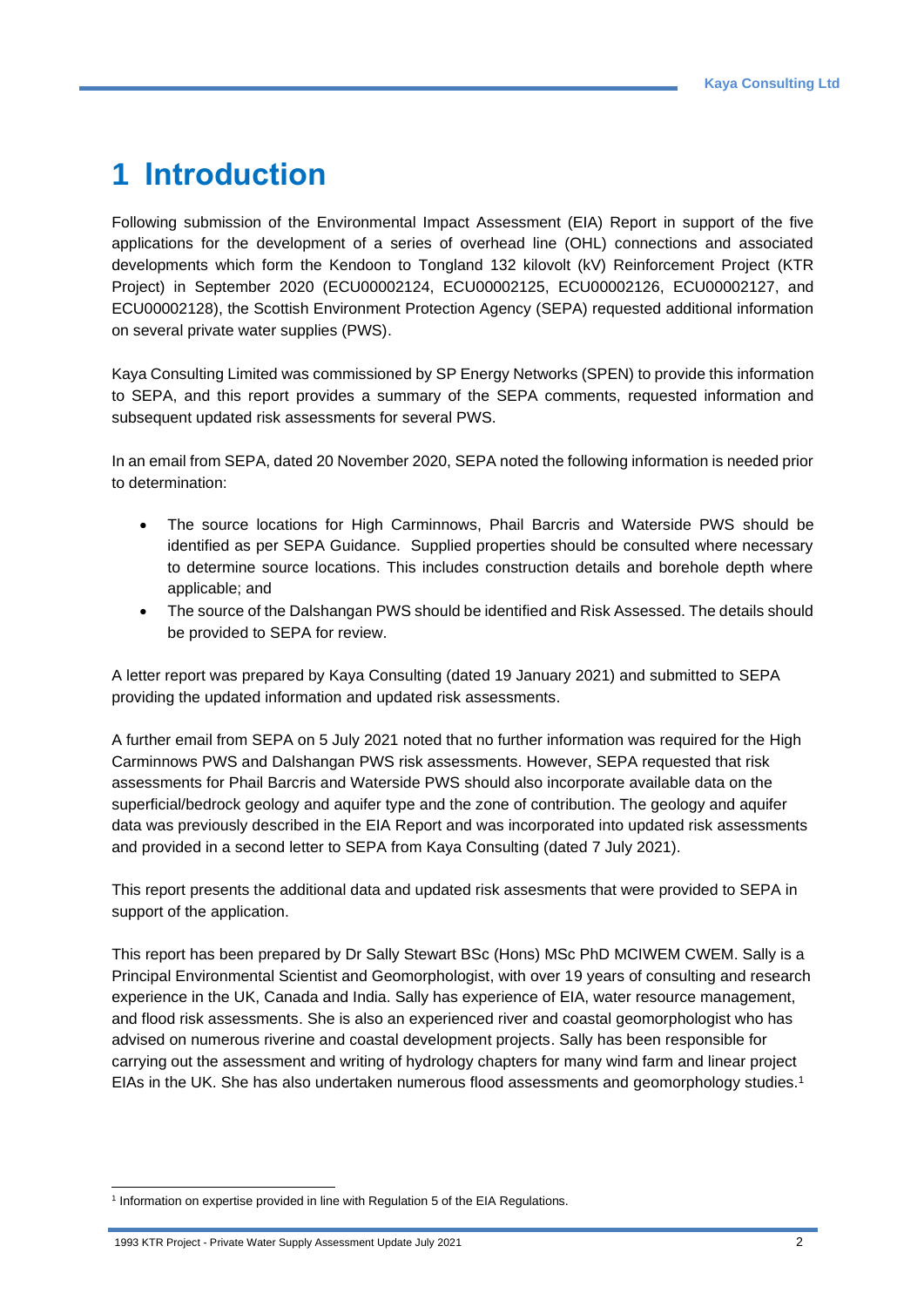# **2 Regulatory Requirements**

SPEN has submitted this new package of additional information to the ECU, requested by Scottish Ministers under Regulation 19 of the EIA Regulations, to address the concerns raised by SEPA in relation to PWS as described above. There have been no changes to the layout or design of the KTR Project following the submission of the application.

The responsibility lies with the Scottish Ministers to determine whether to grant or refuse consent based on the information which has been made available in the 2020 EIA Report and this Additional Information, the merits of the KTR Project and other material considerations, including local and national planning and renewable energy policy.

This report complements the 2020 EIA Report, ensuring that all relevant information is available for consideration by the Scottish Ministers and consultees when determining the application. Unless otherwise stated in the report, the content of the 2020 EIA Report remains valid.

The information contained in this report is considered to be substantive information for the purposes of the EIA Regulations. It will therefore be published as 'additional information' in accordance with Regulation 20 of the EIA Regulations (as amended)<sup>2</sup>, and publicly advertised. This will engage a further round of consultation on the application whereby comments will be sought from consultees and members of the public.

Submission of this report will trigger a consultation period of at least 30 days from the date of formal publication during which members of the public and consultees will have the opportunity to make representations to the ECU. The submission will be formally published under Regulation 20 of the EIA Regulations (as amended), and will be made available for public viewing along with the 2020 EIA Report on the project website

[www.spenergynetworks.co.uk/pages/dumfries\\_galloway\\_project\\_documents.aspx](https://www.spenergynetworks.co.uk/pages/dumfries_galloway_project_documents.aspx) and the Scottish Government ECU Portal at [www.energyconsents.scot/ApplicationSearch.aspx.](http://www.energyconsents.scot/ApplicationSearch.aspx)

Any representations to the application may be submitted via the Energy Consents Unit website at www.energyconsents.scot/Register.aspx; by email to the Scottish Government, Energy Consents Unit mailbox at representations@gov.scot; or by post to the Scottish Government, Energy Consents Unit, 4th Floor, 5 Atlantic Quay, 150 Broomielaw, Glasgow, G2 8LU, identifying the proposal and specifying the grounds for representation. Please note that there may be a delay in the Energy Consents Unit receiving representations by post.

<sup>&</sup>lt;sup>2</sup> In light of the current Covid-19 pandemic, Regulation 20 has been amended by Regulation 4(10) and (11) of The Electricity Works (Miscellaneous Temporary Modifications) (Coronavirus) (Scotland) Regulations 2020.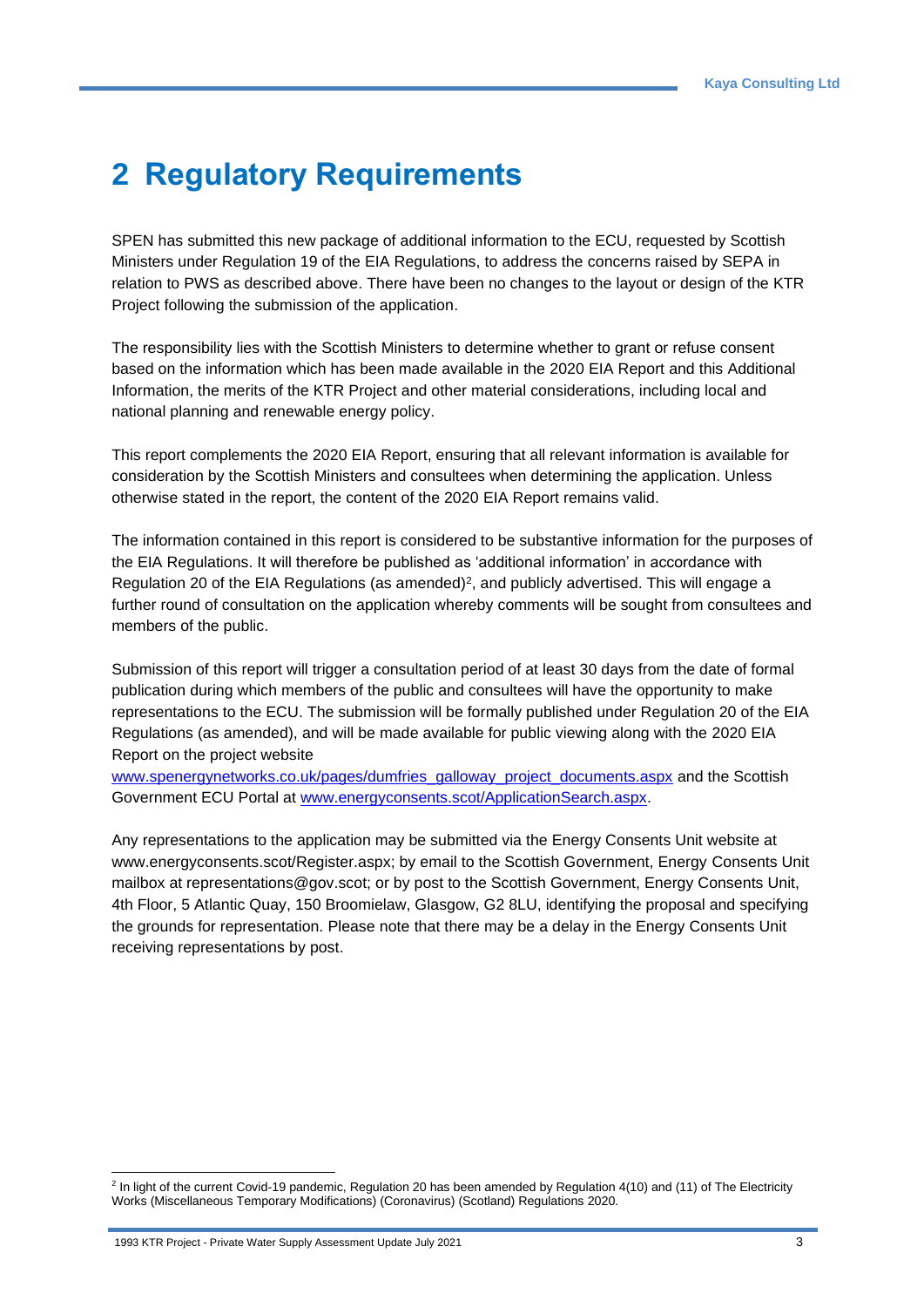# **3 Additional Data on PWS Source Locations**

PWS property owners were contacted in early December 2020 either via phone-call or site visits, and the source locations were provided. Details of the source locations have been added to **Tables 1 and 2** below. The tables correspond to **Tables 1 and 2** in **Appendix 9.3** of the KTR Project EIA Report and provide the updated information and results of the updated risk assessments on the PWS sources (see **Section 3** of this report).

| Nat. Grid<br><b>Ref</b><br>(source)                                                                                                                                  | <b>KTR</b><br>Connection <sup>1</sup> | Source<br><b>Name</b>   | Source<br>Ref | <b>Source</b><br><b>Type</b> | Type <sup>2</sup><br>$(A \text{ or }$<br>B) | No of<br><b>Properties</b><br>and Use | <b>Comments</b>                                                                                                                                                                                           |  |  |
|----------------------------------------------------------------------------------------------------------------------------------------------------------------------|---------------------------------------|-------------------------|---------------|------------------------------|---------------------------------------------|---------------------------------------|-----------------------------------------------------------------------------------------------------------------------------------------------------------------------------------------------------------|--|--|
| <b>NX59174</b><br>89984                                                                                                                                              | PG                                    | High<br>Carminnows      | 103122        | <b>Borehole</b>              | B                                           | 1<br>Domestic                         | Borehole located beside<br>property. The supply is<br>pumped into home/ tank.<br>Borehole of unknown depth<br>within block enclosure with<br>manhole lid access.                                          |  |  |
| NX 59465<br>89618                                                                                                                                                    | PG                                    | Dalshangan<br>Wood      | 103096        | <b>Borehole</b>              | B                                           | 1<br>Domestic                         | Borehole, covered well, 80m<br>deep.                                                                                                                                                                      |  |  |
| NX59908<br>876423                                                                                                                                                    | PG                                    | Phail<br><b>Barcris</b> | 99068         | <b>Borehole</b>              | B                                           | 1<br>Domestic                         | Borehole is located within<br>close proximity to the house<br>but the exact coordinates<br>uncertain $3$ .                                                                                                |  |  |
| NX60934<br>81169                                                                                                                                                     | PG & EG                               | Waterside               | 100069        | Spring                       | B                                           | 1<br>Domestic                         | Spring and collection tanks<br>upslope of farm. The farm<br>and cottage are now<br>connected to the mains.<br>However, the landowner<br>wants to maintain the<br>existing PWS for future<br>reconnection. |  |  |
| <sup>1</sup> KTR Connection: PG = Polguhanity to Glenlee, CK = Carsfad to Kendoon, EG = Earlstoun to Glenlee, GT = Glenlee to<br>Tongland, $BG = BG$ route deviation |                                       |                         |               |                              |                                             |                                       |                                                                                                                                                                                                           |  |  |

#### **Table 1: Details of PWS**

<sup>2</sup>Type: Type A supplies are larger PWS, or those with a commercial activity, and are defined as Regulated supplies, which supply either a commercial activity or 50 or more people in domestic premises. These supplies are subject to regular testing by D&GC. Type B supplies are smaller supplies that serve only domestic properties (<50 persons).

<sup>3</sup>The property owner of Phail Barcris was unable to provide the exact location of the borehole, due to personal circumstances. The borehole is known to be in close proximity to the property, therefore for the purposes of this assessment the source is assumed to have the same NGR as the property.

| Nat. Grid<br><b>Ref</b> | <b>KTR</b><br>Connection | Source or<br>Property<br><b>Name</b> | Property | 'Source<br>/Source<br>Type | Type | <b>Nearby KTR</b><br>Infrastructure | <b>Distance</b><br>from<br>closest<br>Infra-<br>structure<br>(m) | <b>Flow</b><br>Path<br>Analysis<br>Result <sup>1</sup> | <b>Likely</b><br><b>Effect</b> |
|-------------------------|--------------------------|--------------------------------------|----------|----------------------------|------|-------------------------------------|------------------------------------------------------------------|--------------------------------------------------------|--------------------------------|
| <b>NX59174</b><br>89984 | PG                       | High<br>Carminnows                   |          | Borehole                   | B    | Construction<br>Compound 1          | 50                                                               | Potential<br>impact                                    | Minor                          |
| <b>NX59167</b><br>89959 | PG                       | High<br>Carminnows                   | Property |                            | B    | Construction<br>Compound 1          | 60                                                               | Potential<br>impact                                    | Minor                          |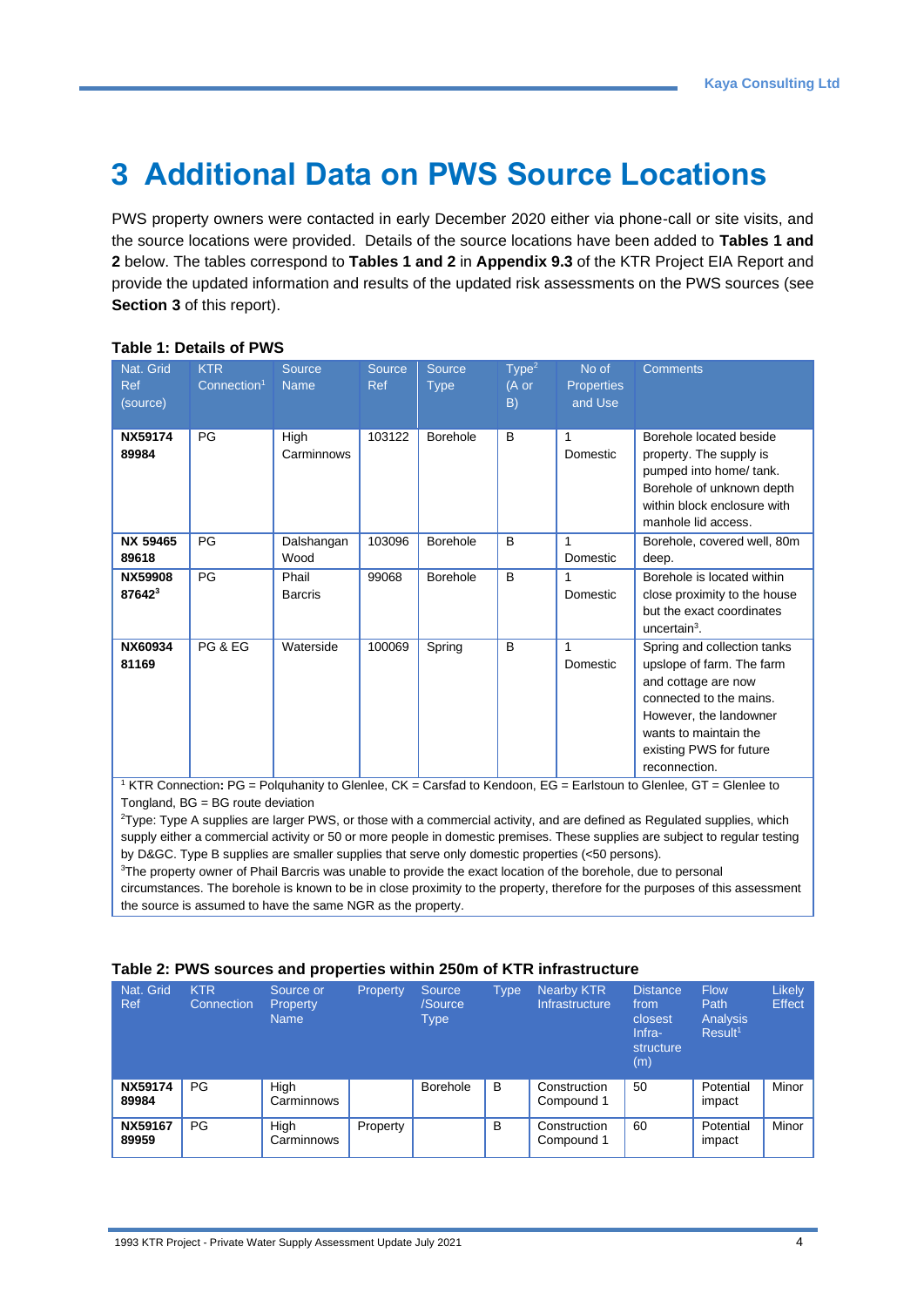| Nat. Grid<br><b>Ref</b> | <b>KTR</b><br>Connection | Source or<br>Property<br><b>Name</b> | Property | Source<br>/Source<br><b>Type</b> | <b>Type</b>    | <b>Nearby KTR</b><br>Infrastructure                                                   | <b>Distance</b><br>from<br>closest<br>Infra-<br>structure<br>(m) | <b>Flow</b><br>Path<br>Analysis<br>Result <sup>1</sup>                                           | Likely<br>Effect |
|-------------------------|--------------------------|--------------------------------------|----------|----------------------------------|----------------|---------------------------------------------------------------------------------------|------------------------------------------------------------------|--------------------------------------------------------------------------------------------------|------------------|
| NX59465<br>89618        | PG                       | Dalshangan<br>Wood                   |          | Borehole                         | B              | <b>Access Track</b><br>to Polquhanity<br>terminal<br>tower,<br>Underground<br>Cable   | 260, 260                                                         | No<br>impact                                                                                     | None             |
| NX59473<br>89440        | PG                       | Dalshangan<br>Wood                   | Property |                                  | B              | <b>Access Track</b><br>to Polquhanity<br>terminal<br>tower,<br>Underground<br>Cable   | 288, 241                                                         | <b>No</b><br>impact                                                                              | None             |
| NX59908<br>87642        | <b>PG &amp; N</b>        | <b>Phail Barcris</b>                 |          | Borehole <sup>2</sup>            | <sub>B</sub>   | <b>Access Track</b><br>between<br>towers 8 and<br>9, Tower 9,<br>Underground<br>Cable | 170,<br>180, 3                                                   | Potential<br>impact                                                                              | Minor            |
| NX59908<br>87642        | <b>PG &amp; N</b>        | <b>Phail Barcris</b>                 | Property |                                  | B              | Access Track<br>between<br>towers 8 and<br>9, Tower 9,<br>Underground<br>Cable        | 170,<br>180, 3                                                   | Potential<br>impact                                                                              | Minor            |
| NX60934<br>81169        | PG, EG &<br>R            | Waterside                            |          | Spring <sup>3</sup>              | B              | Access Track<br>to Tower 33,<br>Tower 33,<br>Underground<br>Cable                     | 68, 53,<br>320                                                   | Potential<br>impact                                                                              | Minor            |
| <b>NX61240</b><br>80996 | <b>PG, EG &amp;</b><br>R | Waterside                            | Property |                                  | $\overline{B}$ | Access<br>Tracks, Tower<br>EG6,<br>Underground<br>Cable                               | 198,<br>151, 48                                                  | <b>No</b><br>$im$ pact $-$<br>property<br>is now<br>supplied<br>bv<br>Scottish<br>Water<br>mains | None             |

<sup>1</sup>Flow Path Analysis Result: Likelihood of impact on PWS from infrastructure construction, based on flow paths.

<sup>2</sup>The property owner of Phail Barcris was unable to provide the exact location of the borehole, due to personal circumstances. The borehole is known to be in close proximity to the property, therefore for the purposes of this assessment the source is assumed to have the same NGR as the property.

<sup>3</sup> Spring and collection tanks upslope of farm. The farm and cottage are now connected to the mains. However, the landowner wants to maintain the existing PWS for future reconnection.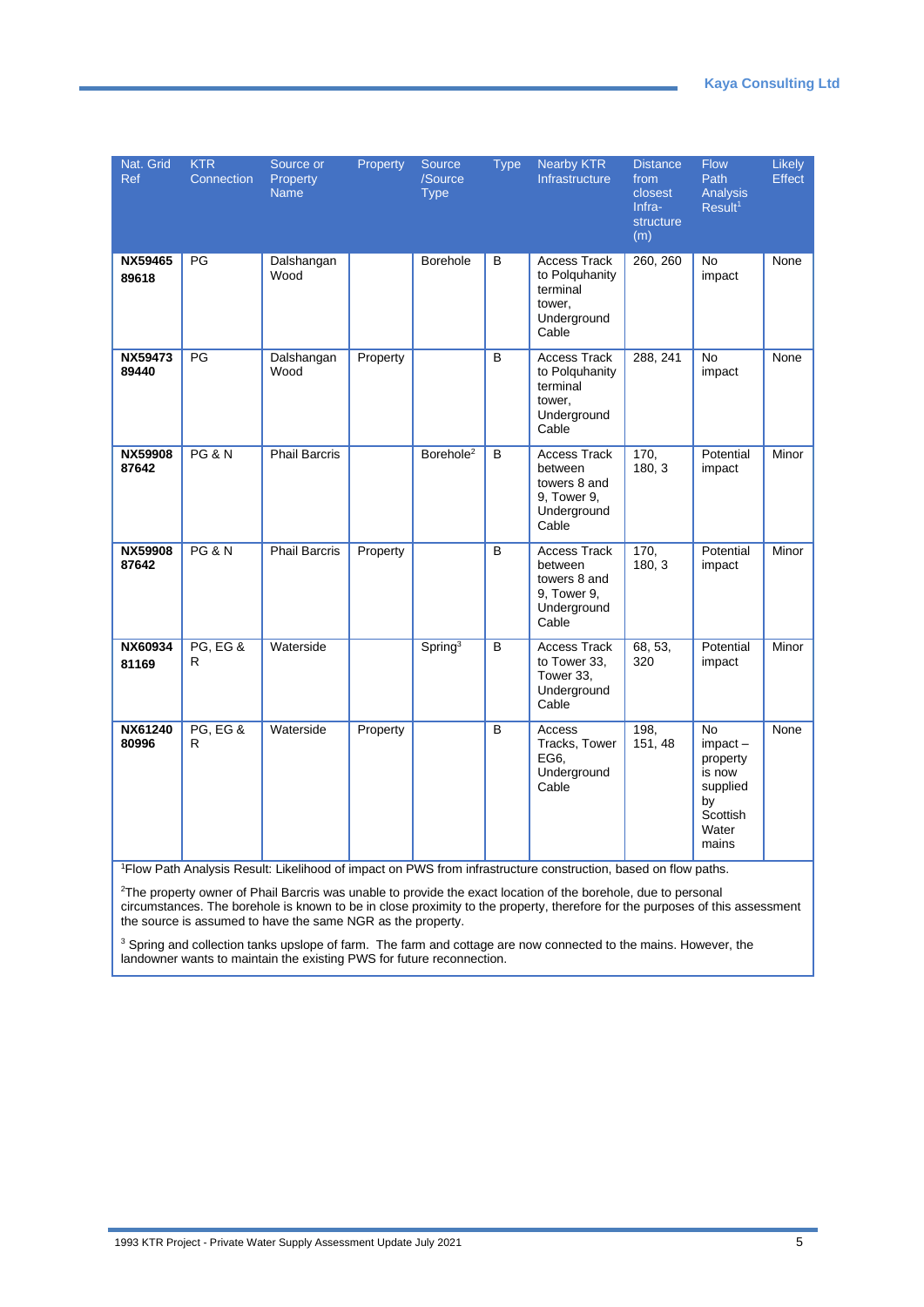# **4 Updated Risk Assessments**

Updated risk assessments for the High Carminnows, Phail Barcris and Waterside PWS were carried out based on the updated source information, together with a risk assessment of Dalshangan Wood PWS. **Figures 1-5** show revised PWS risk assessment figures and the results are summarised in **Table 2**.

Flow routing analysis was carried out in Global Mapper GIS software using 1m Light Detection and Ranging (LiDAR) terrain data (where available) and Ordnance Survey 5m digital terrain data. In the absence of data on ground water levels and flow paths, analysis of topography, surface water flows paths and the type of PWS was used to infer hydrological and hydrogeological connectivity and identify if the KTR Project could potentially have an impact on a PWS. In addition, a review of available geology (bedrock and superficial) and aquifer types was also carried out to aid understanding of hydrogeological connectivity.

**Figures 1–5** show the surface water indicative flow paths, topography, and project infrastructure close to each PWS.

For PWS that are sourced from groundwater and/or groundwater springs, this assumes that groundwater flows paths are similar to surface water flows paths (a reasonable inference based on topography and in the absence of groundwater levels and groundwater flow data). The results of the flow routing analysis were used to determine which PWS may be impacted and which PWS require additional mitigation (e.g., water quality monitoring during construction to ensure no contamination of supply during the work). However, given the above assumption, PWS which are close to excavations for tower bases, even if they are not within a direct surface water flow path, are also recommended to be monitored during construction as a precaution, as groundwater flow paths may be slightly different. The reasons for monitoring or not monitoring a PWS are described in the text for each individual PWS.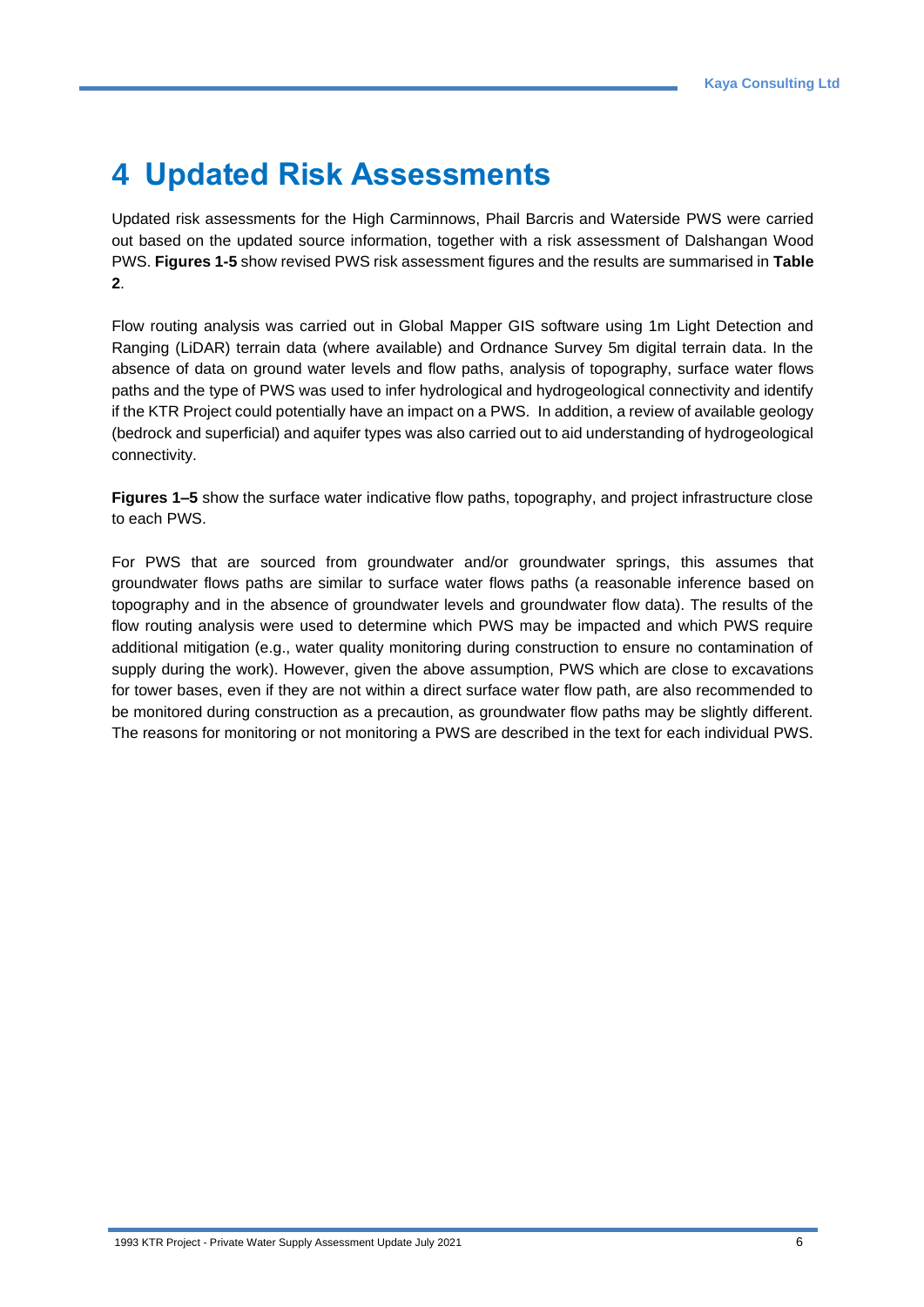#### **High Carminnows (PG connection)**

The source of the High Carminnows PWS is a borehole of unknown depth; located to the north of the property (**Figure 1**). The source and property are located ~50m and ~60m south-east of construction compound 1, respectively. The construction compound will not involve excavations of greater than 1m depth. Watershed analysis (**Figure 1**) shows that surface runoff created from the compound and access track will be routed to the south of the source and property. However, there is still a risk of contaminated run-off or suspended sediment/dust from the construction compound entering shallow groundwater. The borehole is covered with a manhole lid, so it is protected from pollution/sediment entering from the surface. In addition, embedded mitigation measures during construction will minimise the risk, however given the proximity of the borehole to the construction compound, the magnitude of effect on the PWS is considered to be **minor** resulting in an effect of **minor** significance. Monitoring of the water quality of this PWS will be undertaken before and during construction.



<span id="page-9-0"></span>

Reproduced by permission of Ordnance Survey on behalf of The Controller of Her Majesty's Stationery Office. © Crown Copyright 2020. All rights reserved. Licence number 100045301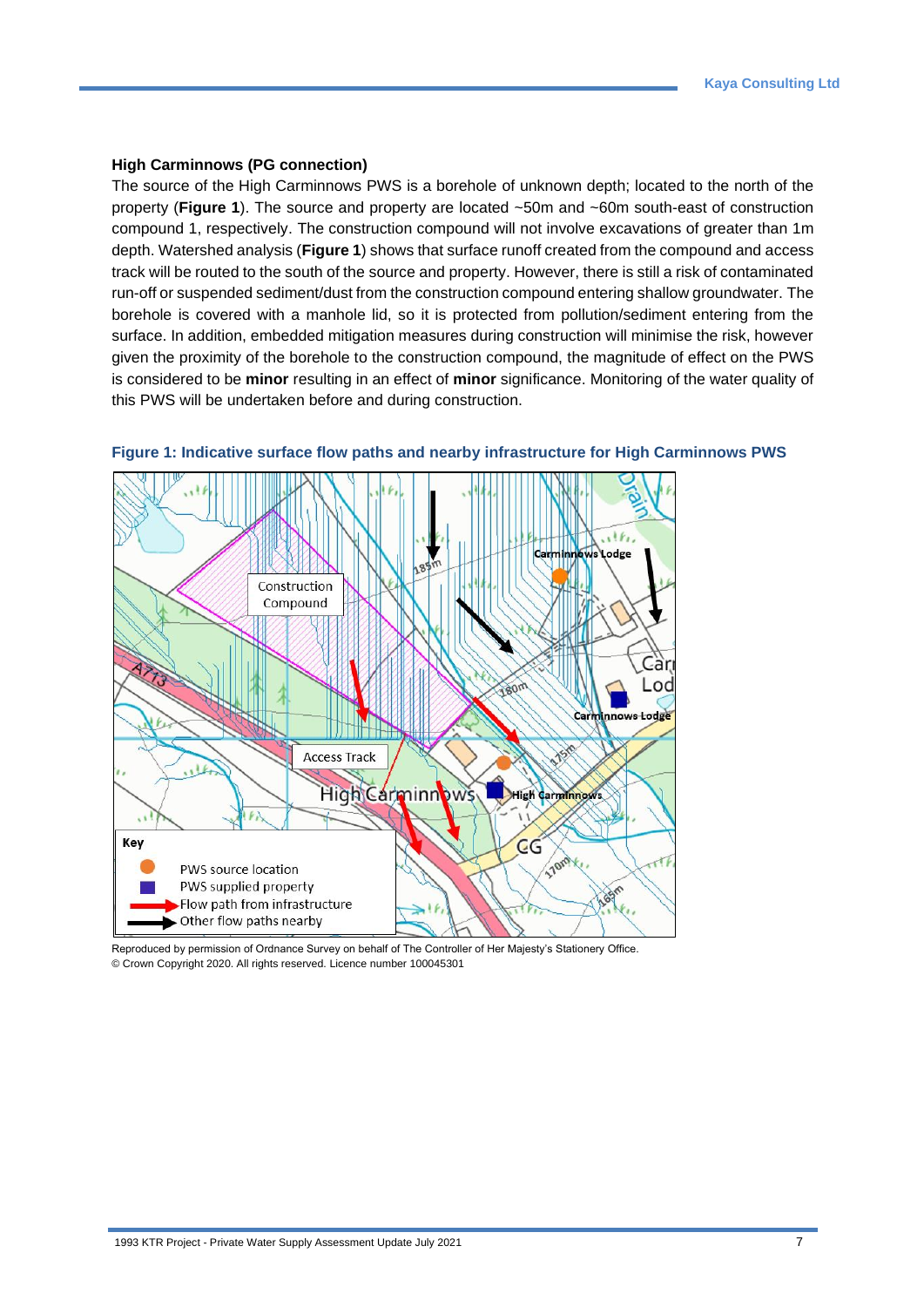#### **Phail Barcris (PG connection and N route)**

The source of the Phail Barcris PWS is a borehole and is known to be located within close proximity of the property. The PWS owner was unable to provide the exact location or depth of the borehole, due to personal circumstances. For the purposes of this assessment the borehole is assumed to be at the property. The PWS is located ~170m north-east of an access track and ~180m north of the working area of tower 9. The borehole and property are downgradient of the infrastructure and given the topography tower 9 and its associated access track are potentially within the zone of groundwater contribution to the PWS (although the tower and access track are much higher than the borehole, as discussed below).

Based on British Geological Survey (BGS) mapping, the drift geology in the area comprises hummocky glacial deposits/moraines comprising blocky till in a matrix of grit and sand. The bedrock geology comprises greywackes or metamorphosed turbidite deposits of the Shinnel Formation (Ordovician age), with thick to thinly bedded sandstone and siltstone (**Figures 9.5.1 and 9.6.1** in the EIA report, respectively). The Ordovician bedrock in the area is classified as non-aquifers or low productivity aquifers that are generally without groundwater except at shallow depths within the weathered zone or fractures.

**Figure 2** shows the topography profile from south of the proposed tower 9 to the Phail Barcris PWS, based on 1m LiDAR data. The PWS borehole is located at an elevation of 128 m AOD (above Ordnance Datum) while the proposed OHL tower 9 is located at 150m AOD. Assuming the PWS borehole is at least 10m deep, this puts the borehole source at 118m AOD (or likely lower if borehole is deeper). The proposed L7 steel lattice OHL towers will require excavation of up to 4m deep for each of the tower legs (see **Chapters 4 and 5** of the EIA Report), which will require excavation to ~146m AOD. Given the considerable elevation difference between the proposed tower excavations (~146m AOD) compared to the assumed minimum borehole depth (~118m AOD), localised excavation at the tower is considered highly unlikely to significantly impact the groundwater quantity or quality at the PWS borehole source. The available geology and aquifer information indicates that groundwater is only likely to be present at shallow depths within the weathered zone or fractures.

Surface flow paths from the infrastructure are towards the source and property (**Figure 3**) and the PWS could be potentially affected by the infrastructure construction and excavation, although as described above this is considered unlikely. With the embedded mitigation measures, the magnitude of effect on the PWS is considered to be **minor** resulting in an effect of **minor** significance. The existing OHL (N route) tower to be removed and its associated access is downgradient of the PWS source and tower removal will not impact the PWS.

Given the uncertainties regarding borehole depth and its exact location and as it is within 250m of excavation >1m, monitoring of the PWS will be undertaken before and during construction to confirm the impact (if any). If the water quality or quantity deteriorates during construction (e.g., discoloured, high sediment content, hydrocarbons, low flow) an alternative water supply will be installed at the PWS property, such as portable bowsers, to ensure minimal disruption of supply. The contractors will have a supply of bowsers ready to deploy to affected PWS, if required.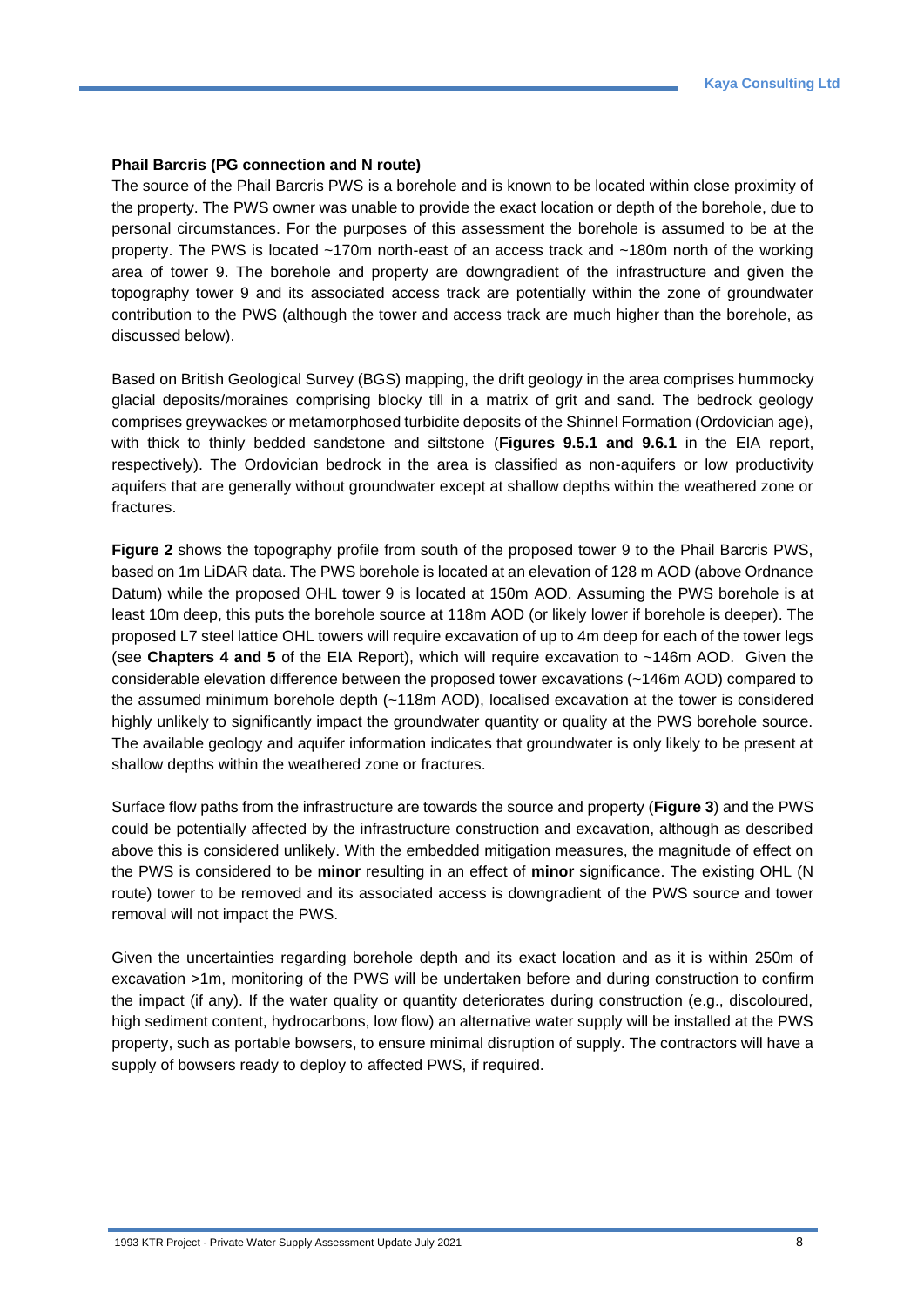#### <span id="page-11-0"></span>**Figure 2: Topography section, showing elevation difference between proposed OHL tower 9 and the Phail Barcris PWS (extracted from 1m LiDAR data)**



Note: The profile location is shown in Figure 3 below as the dashed black line A-B.

#### <span id="page-11-1"></span>**Figure 3: Indicative surface flow paths and nearby infrastructure for Phail Barcris PWS. The location of the topographic transect (Figure 2) is shown by black dashed line A-B**



Reproduced by permission of Ordnance Survey on behalf of The Controller of Her Majesty's Stationery Office. © Crown Copyright 2020. All rights reserved. Licence number 100045301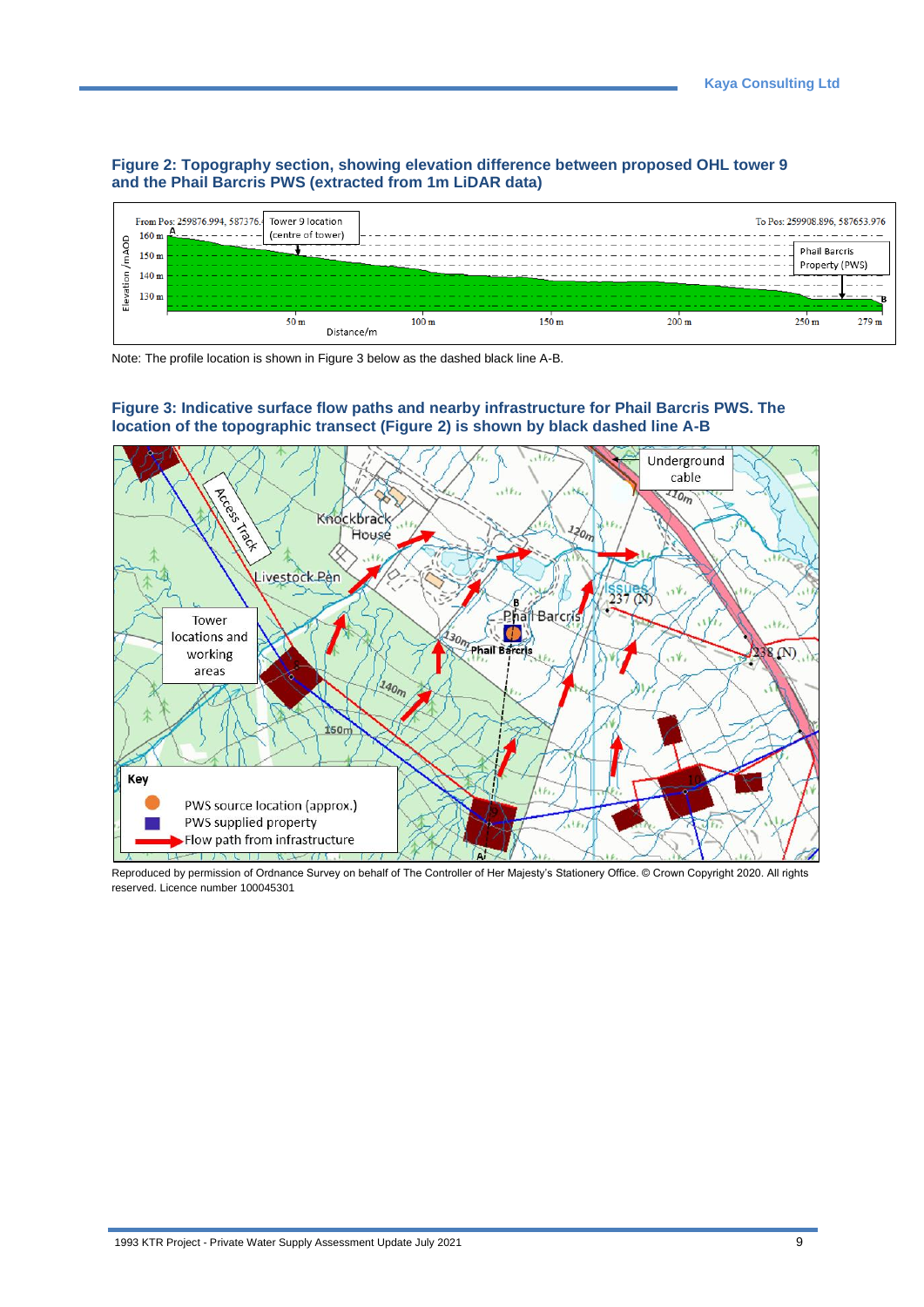#### **Waterside (PG and EG connections and R route)**

The source of the Waterside PWS is a spring, with collection tanks, located upgradient of the property and upgradient of all KTR Project infrastructure (**Figure 4**). The zone of contribution to the PWS source is upgradient of the KTR infrastructure.

Site visits in December 2020 confirmed that the farm and cottage are now connected to a water mains supply and the PWS is no longer in use. However, the landowner wants to maintain the existing PWS for future possible reconnection, so it is assessed herein. However, as the property is now connected to Scottish Water mains, the water supply (via mains) to the property will not be impacted by the KTR Project.

#### <span id="page-12-0"></span>**Figure 4: Indicative surface flow paths, topography (5m contours) and nearby infrastructure for Waterside PWS**



Reproduced by permission of Ordnance Survey on behalf of The Controller of Her Majesty's Stationery Office. © Crown Copyright 2020. All rights reserved. Licence number 100045301

The PWS source location is ~53m north of tower 33 and ~68m west of the access track. The underground cable route is over ~320m from the source and will not impact the PWS. The tower foundations will require excavation of up to 4m deep for each tower leg and given its proximity to the PWS source may have an impact, so is risk assessed herein.

The BGS drift geology mapping (**Figure 9.5.2** in the EIA report) shows that no superficial deposits are present at this location. The bedrock geology comprises greywackes or metamorphosed turbidite deposits of the Glenlee Formation (Ordovician age), which are thin, medium to thick bedded turbidites with a thick development of grey siltstone inset. Sandstones are mainly quartzose. (**Figure 9.6.2** in the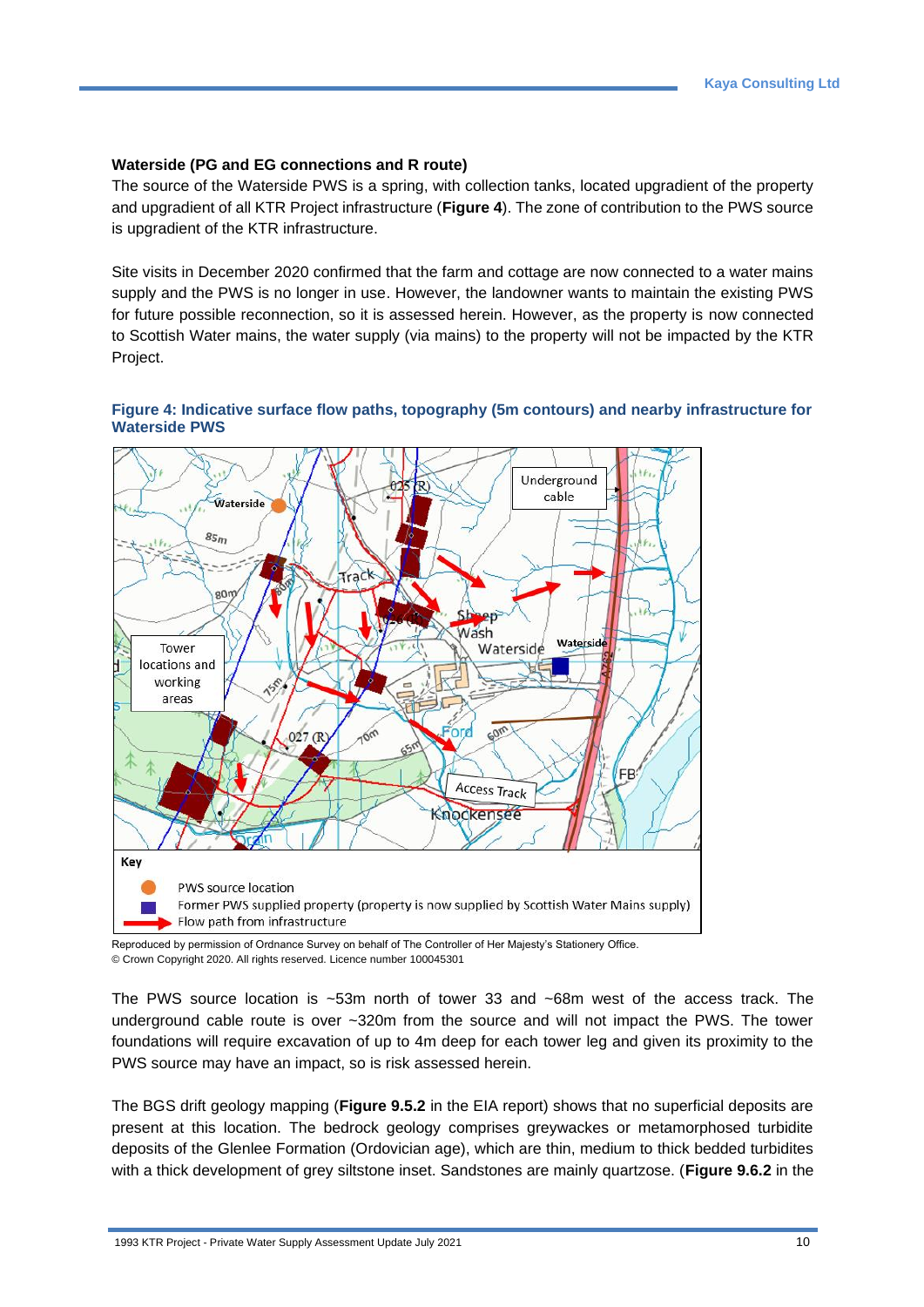EIA report). The Ordovician bedrock in the area is classified as non-aquifers or low productivity aquifers that are generally without groundwater except at shallow depths within the weathered zone or fractures.

The results of surface flow routing analysis and topographic analysis (**Figure 4**) shows that any surface flow paths from infrastructure will flow south and south-east, routed to the north and south of the Waterside property and will not impact the PWS source location. Based on 1m LiDAR topographic data, the spring source is located at an elevation of 85 m AOD (above Ordnance Datum). The proposed OHL tower 33 is located downgradient from the spring at 80m AOD. It is considered highly unlikely that localised excavation at the tower location will significantly impact the groundwater at the spring source (which is 5m higher than the tower and 50m upslope). However, given the uncertainties in hydrogeological connectivity and the shallow nature of localised groundwater, there is a very slight risk that there may be a localised minor impact in quantity of spring water due to potential dewatering/drawdown during excavation. This is not considered significant as the PWS is no longer in use. However, it is recommended that monitoring of the PWS spring source be undertaken before and during construction to confirm the impact of the temporary excavation (if any). It is also recommended that discussions with the property owner commence prior to construction to determine whether the PWS will be used during the construction period. As the property is now connected to a mains supply, any temporary impact on the PWS source during construction is considered to have an effect significance of **none**.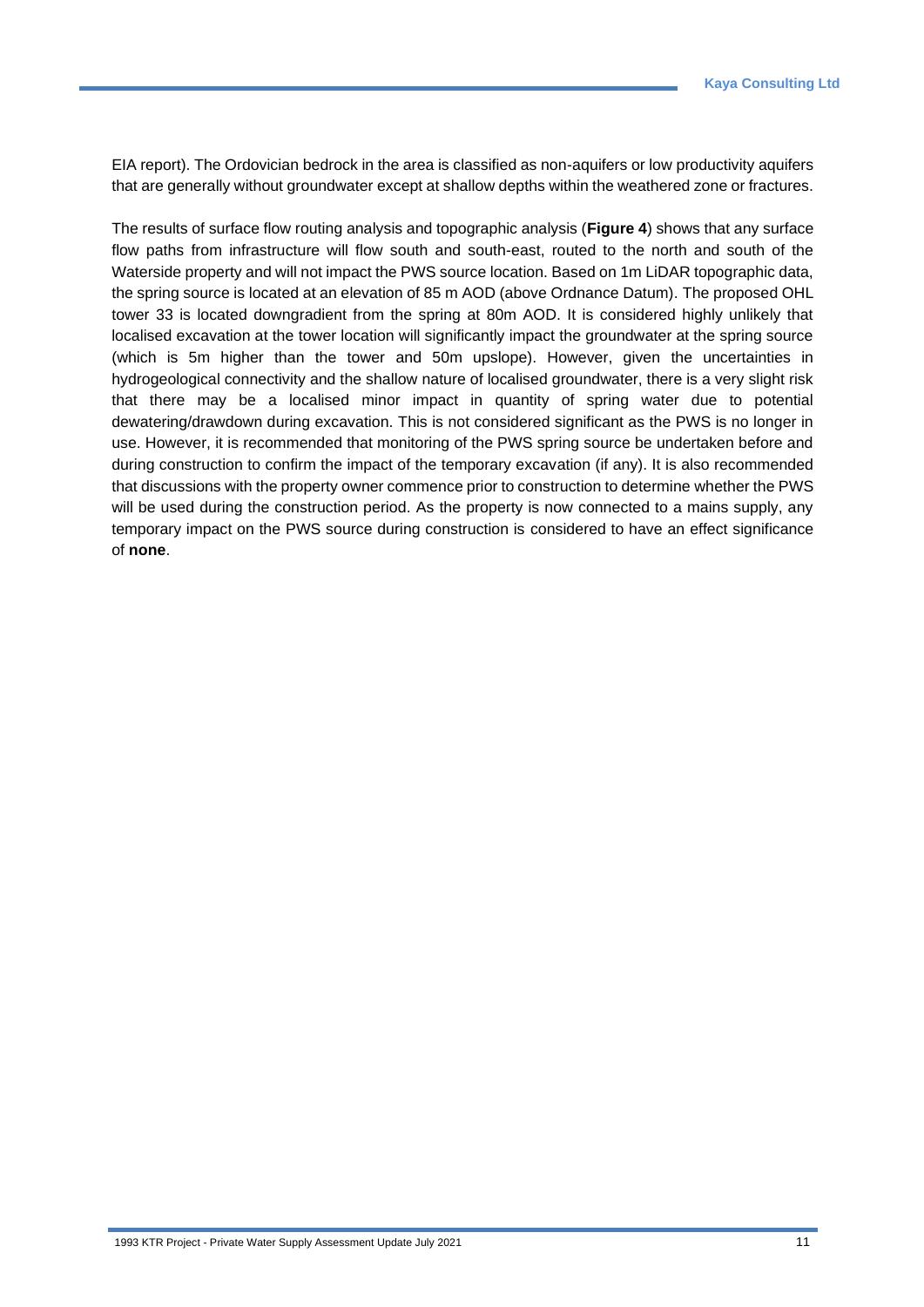#### **Dalshangan Wood**

The source of the Dalshangan Wood PWS is a borehole of 80m depth, located around 180m north of the supplied property between an outbuilding and the Polquhanity Burn (**Figure 5**) and is a covered well. The PWS source location is ~260m east of the underground cable route and ~260m east of a new access track to the Polquhanity terminal tower. The source is over 415m east of any new towers and over 500m southeast of construction compound 1. The supplied property is located ~288 and ~241m east of the access track and the underground cable route, respectively. Flow routing analysis (Figure 4) shows that any surface flow paths from infrastructure will flow south-east and will not impact the PWS source or property. The magnitude of effect on the PWS is considered to be negligible resulting in an effect significance of **none**.

#### <span id="page-14-0"></span>**Figure 5: Indicative surface flow paths, topography (5m contours) and nearby infrastructure for Dalshangan Wood PWS**



Reproduced by permission of Ordnance Survey on behalf of The Controller of Her Majesty's Stationery Office. © Crown Copyright 2020. All rights reserved. Licence number 100045301